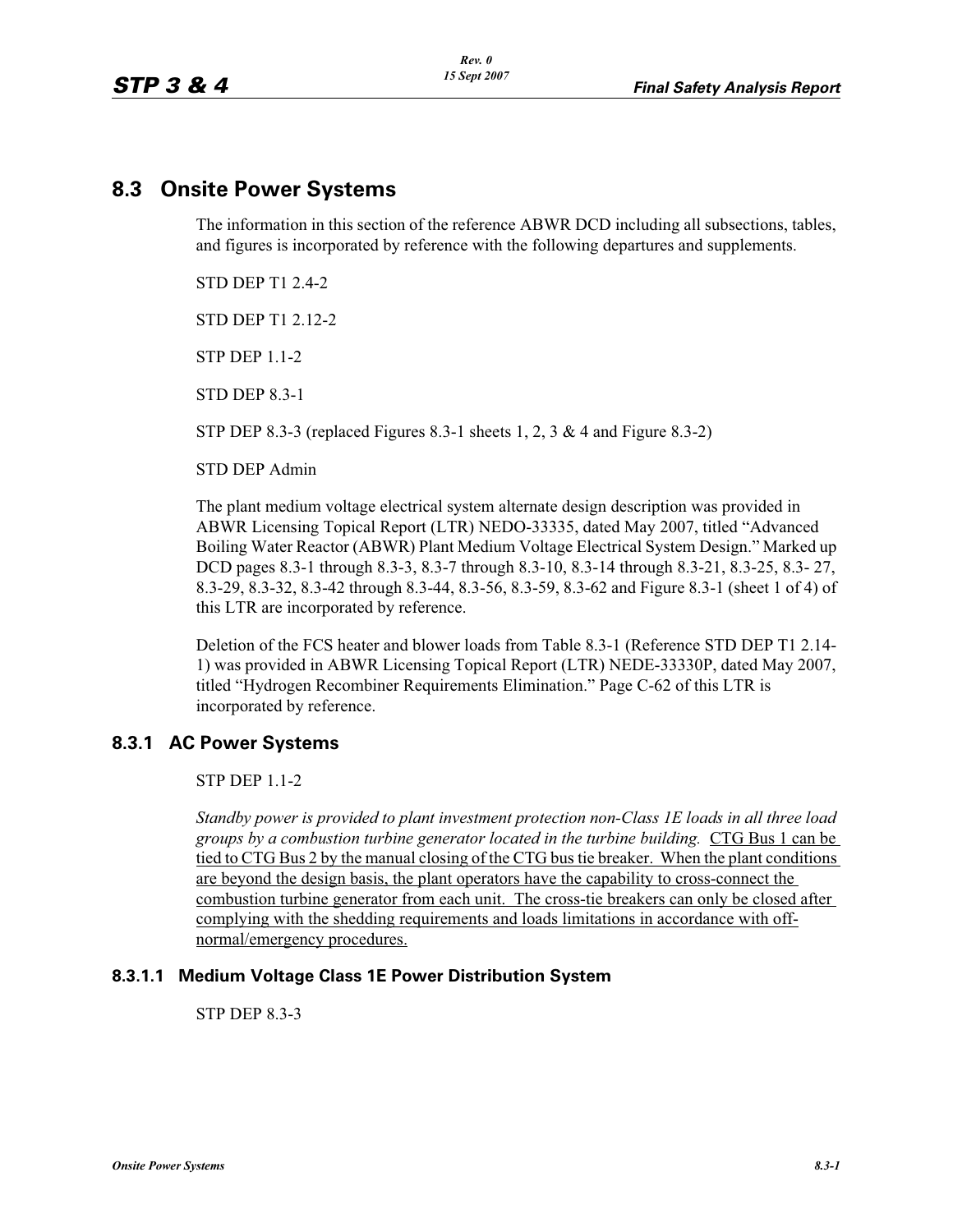*The Division I Class 1E bus supplies power to three separate groups of non-Class 1E fine motion control rod drive (FMCRD) motors (see Figure 8.3-1, sheet 3* sheet 4*). Although these motors are not Class 1E, the drives may be inserted as a backup to scram and are of special importance because of this. It is important that the first available standby power be available for the motors, therefore, a diesel supplied bus was chosen as the first source of standby AC power and a combustion turbine supplied PIP bus as the second backup source. Division I was chosen because it was the most lightly loaded diesel generator.*

*The design minimizes the probability of a single failure affecting more than one FMCRD group by providing three independent Class 1E feeds (one for each group) directly from the Division I Class 1E 6.9 kV bus (see sheet 3*sheet 4 *of Figure 8.3-1).*

STD DEP T1 2.4-2

The containment analysis (see Section 6.2) requires the condensate pumps to be tripped when a feedwater line break inside the drywell is detected. The Safety System Logic and Control (SSLC) initiates a trip of the condensate pumps when a feedwater line break is detected in the drywell. In order to trip the condensate pumps, a provision of 13.8 kV medium voltage safetyrelated breaker in series with the non-safety 13.8 kV feeder breaker exists for each condensate pump. The trip circuit of each safety-related 13.8 kV breaker includes two independent trip coils. Each trip coil is powered from a separate division of Class 1E 125V DC system. Two separate divisions of safety-related control signals for feedwater line break are provided to initiate the trip of each breaker. This dual breaker in series arrangement ensures that the condensate pumps will trip on a feedwater line break.

The 13.8 kV breakers (both safety-related and nonsafety-related) are located in the Turbine Building. The procurement and design of the safety-related breakers are required to meet the criteria for performing the safety function of tripping the condensate pump breakers in case of the feedwater line break design basis event. The 125V DC control power and trip circuits of the safety-related breakers are also required to meet the independence criteria per RG 1.75. In addition, the safety-related breakers and its components are required to be seismically installed and missile protected at their location in the Turbine Building. Although the breaker control power and trip circuits will not fully meet the seismic Category I installation and RG 1.75 separation requirements, the following considerations provide reasonable assurance for tripping of condensate pumps during a feedwater line break in the drywell:

- -The control power and SSLC circuits are provided with isolation devices.
- - The control power cables are installed in dedicated raceways. Adequate separation exists between control circuit raceways and other non-safety raceways.
- - The design of the raceway supports is performed considering seismic loads throughout their routing.
- -The safety-related breakers are located in separate electrical rooms.
- -The design of the safety-related breaker supports is performed considering seismic loads.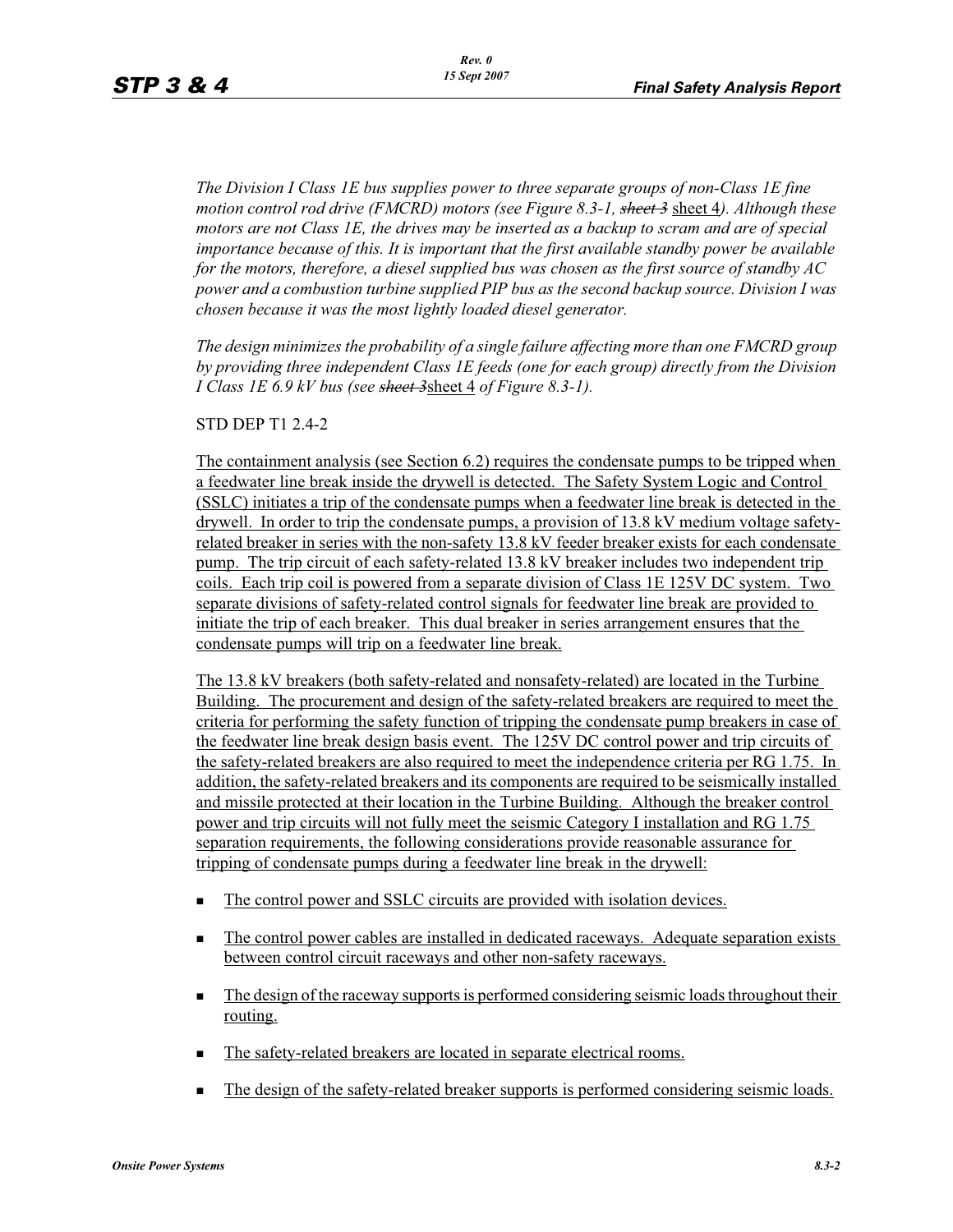- - The probability of trip and control power circuit failure is very low. Even in case of failure of non-safety power cable, the breaker trip circuit is expected to perform the safety function of tripping the condensate pump feeder breakers due to redundancy of trip coils, trip signals and control power supply.
- -The design does not impact or degrade any other safety-related equipment or function.
- A probability assessment for this design is intended to be performed prior to detailed design and implementation.

## **8.3.1.1.4.1 120 VAC Class 1E Instrument Power System**

## STD DEP T1 2.12-2

*Individual regulating transformers supply 120 VAC* to the four divisions *of instrument power (Figure 8.3-2). Each Class 1E divisional transformer is supplied from a 480V MCC in the same division*, except for the Division IV transformer, which is supplied from the 480V MCC of Division II*. There are three divisions* (I, II, and III)*, each backed up by its* associated *divisional diesel generator as the source when offsite source is lost. Division IV is backed up by the*  Division II diesel generator, when the offsite source is lost*. Power is distributed to the individual loads from distribution panels, and to logic level circuits through the control room*  logic panels. Transformers are sized to supply their respective distribution panel *instrumentation and control loads.*

## **8.3.1.1.8.2 Ratings and Capability**

## STP DEP 8.3-3

*(12) The maximum loads expected to occur for each division (according to nameplate ratings) do not exceed 90%* 95% *of the continuous power output rating of the diesel generator.* See Table 8.3-1 for diesel generator loads applicable to each division.

## **8.3.1.2 Analysis**

## STP DEP 1.1-2

- *(1) General Design Criteria (GDC)*
	- *(a) Criteria: GDCs 2, 4,* 5*, 17, 18 and 50.*
- *(2)* Regulatory Guides (RGs)

(l) RG 1.81 - Shared Emergency and Shutdown Electric Systems for Multi-Unit Nuclear Power Plants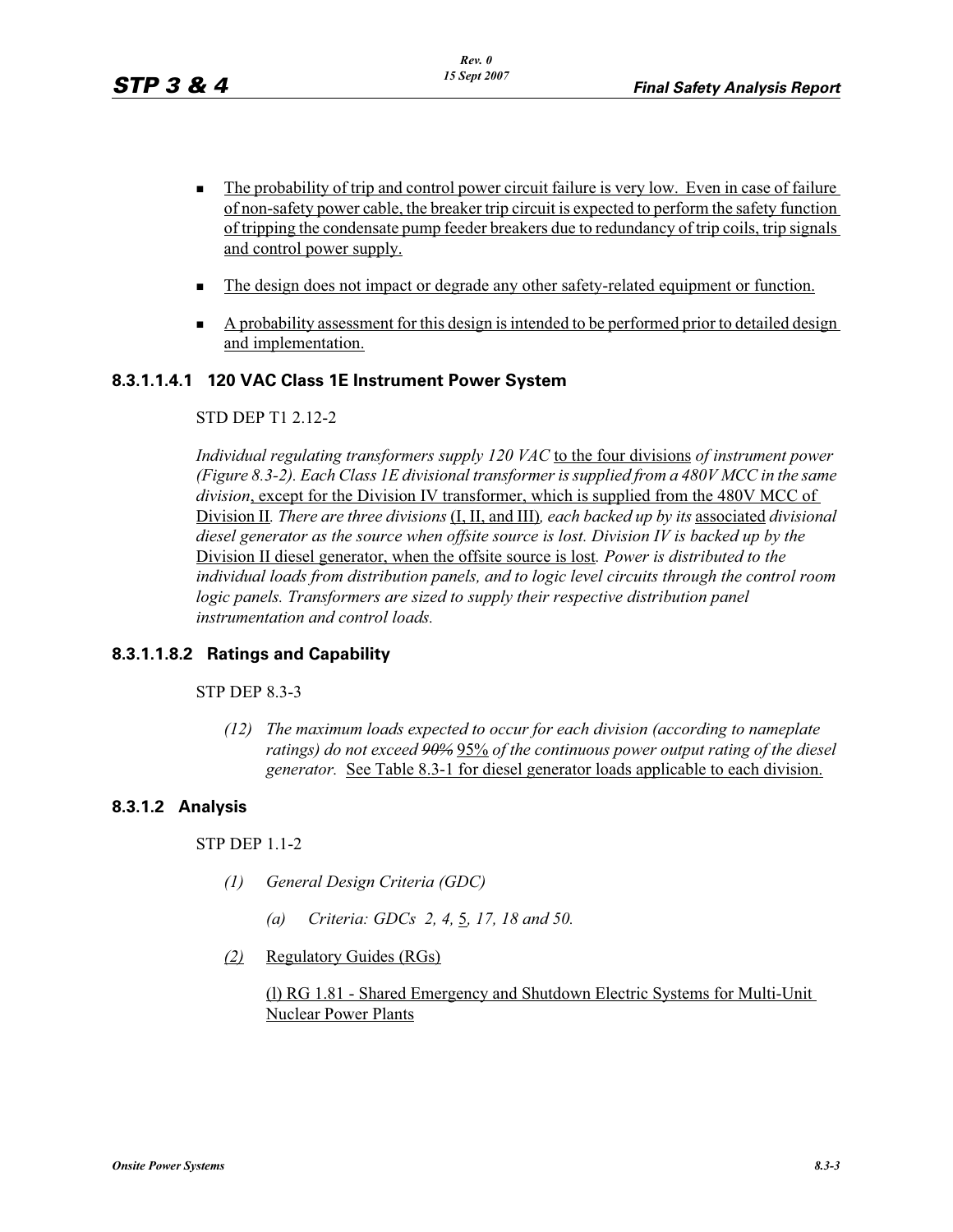STP 3 & 4 is a dual-unit station. GE Licensing Topical Report (LTR) NEDO-33325, dated May 2007, titled "Common Equipment and Structures" addresses the sharing of structures, systems and components important to safety between the two units.

## **8.3.2.1.3.5 Station Blackout**

STD DEP Admin

*Station blackout performance is discussed in Subsection 8.3.1.1.7(9) and Appendix 1C. See Subsections 9.5.13.19, 9.5.13.20, and 9.5.13.21*, and 1C.4.1 *for COL license information.*

## **8.3.2.2.2 Regulatory Requirements**

STP DEP 1.1-2

*(2) Regulatory Guides (RGs)*

(l) RG 1.81 - Shared Emergency and Shutdown Electric Systems for Multi-Unit Nuclear Power Plants

STP 3 & 4 is a dual-unit station. GE Licensing Topical Report (LTR) NEDO-33325, dated May 2007, titled "Common Equipment and Structures" addresses the sharing of structures, systems and components important to safety between the two units.

## **8.3.4 COL License Information**

## **8.3.4.1 Not Used**

## **8.3.4.2 Diesel Generator Design Details**

The following site-specific supplement addresses COL License Information Item 8.8.

Procurement documents for the emergency diesel generators will specify that the diesel generators will be capable of reaching full speed and voltage within 20 seconds after the signal to start and that the vendor's testing that demonstrates this capability will be witnessed by QA. Procedure(s) which implement the testing guidance provided in RG 1.9 and IEEE 387 will be developed before fuel load to test that each emergency diesel generator meets the requirement to reach full speed and voltage within 20 seconds after the start signal is initiated. These procedures will be developed consistent with the plant operating procedure development plan, which was provided to the NRC in ABWR Licensing Topical Report (LTR) NEDO-33297, dated January 2007, titled "Advance Boiling Water Reactor (ABWR) Procedures Development Plan." In addition, the Technical Specifications (see Chapter 16) require periodic retesting and verification that each emergency diesel generator meets this requirement. (COM 8.3-1)

## **8.3.4.3 Not Used**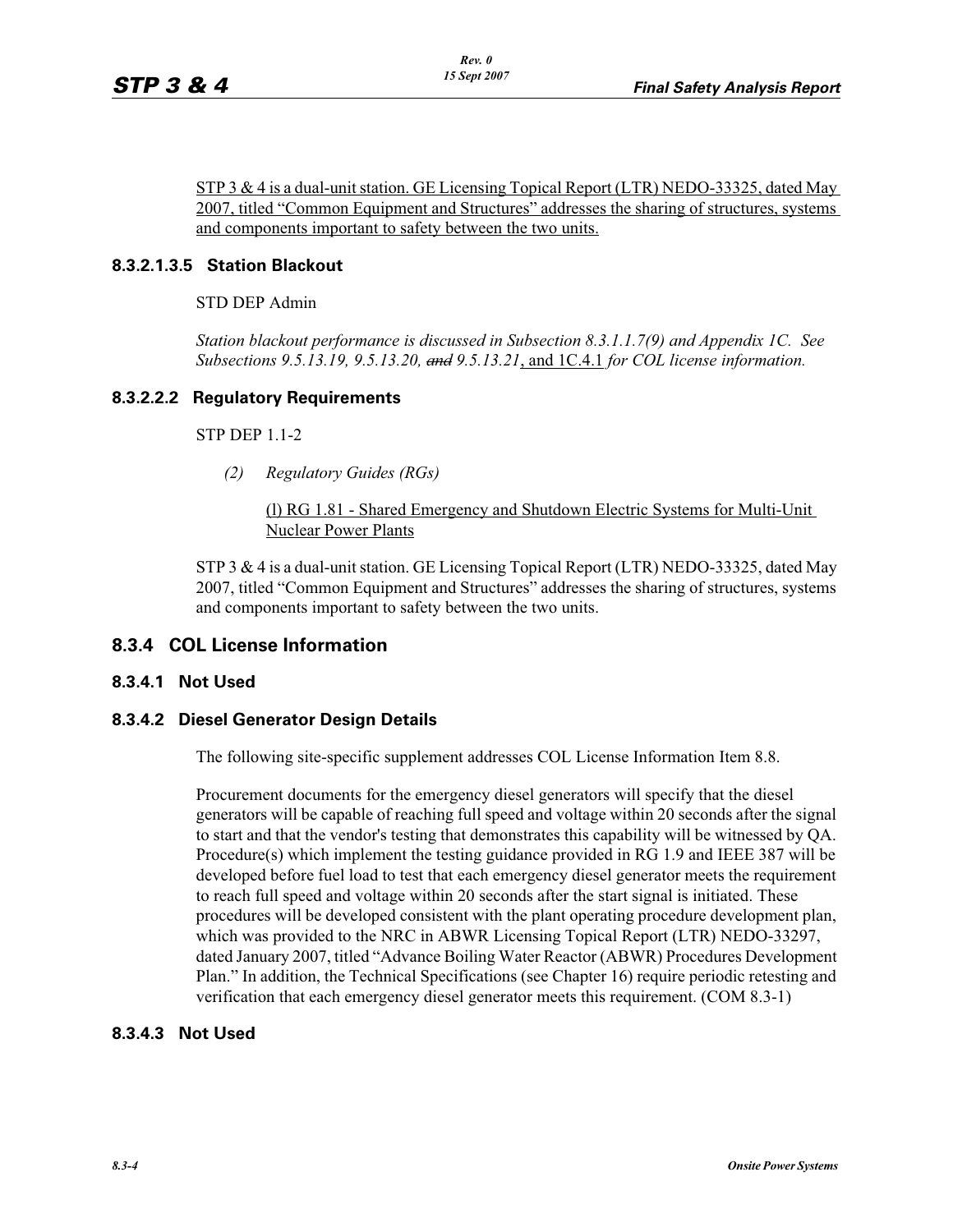## **8.3.4.4 Protective Devices for Electrical Penetration Assemblies**

The following site-specific supplement addresses COL License Information Item 8.10.

Procedure(s) will be developed before fuel load that demonstrates the functional capability of the electrical penetration assembly protective devices to perform their required safety functions. These procedures include periodic testing and calibration of the protective devices (except for fuses which will be inspected) to demonstrate their functional capability for the safety-related circuits that pass through the containment electrical penetrations assemblies. A sample of each different type of over current device is selected for periodic testing during refueling outages. The testing includes verification of thermal and instantaneous trip characteristics of molded case circuit breakers; verification of long time, short time, and instantaneous trips of medium voltage air circuit breakers; and verification of long time, short time, and instantaneous trips of low voltage air circuit breakers. The procedures will be developed before fuel load consistent with the plant operating procedure development plan, which was provided to the NRC in ABWR Licensing Topical Report (LTR) NEDO-33297, dated January 2007, titled "Advance Boiling Water Reactor (ABWR) Procedures Development Plan." (COM 8.3-2)

- **8.3.4.5 Not Used**
- **8.3.4.6 Not Used**
- **8.3.4.7 Not Used**
- **8.3.4.8 Not Used**

#### **8.3.4.9 Offsite Power Supply Arrangement**

The following site-specific supplement addresses COL License Information Item 8.15.

Procedure(s) that require one of three divisional buses to be fed from an alternate source during normal operation to prevent the simultaneous de-energization of all divisional buses on the loss of one offsite power supply, will be developed prior to fuel load. Technical Specifications limit operation when both of the reserve auxiliary transformers or all three (3) unit auxiliary transformers are inoperable. These procedures will be developed consistent with the plant operating procedure development plan, which was provided to the NRC in ABWR Licensing Topical Report (LTR) NEDO-33297, dated January 2007, titled "Advance Boiling Water Reactor (ABWR) Procedures Development Plan." (COM 8.3-3)

- **8.3.4.10 Not Used**
- **8.3.4.11 Not Used**
- **8.3.4.12 Not Used**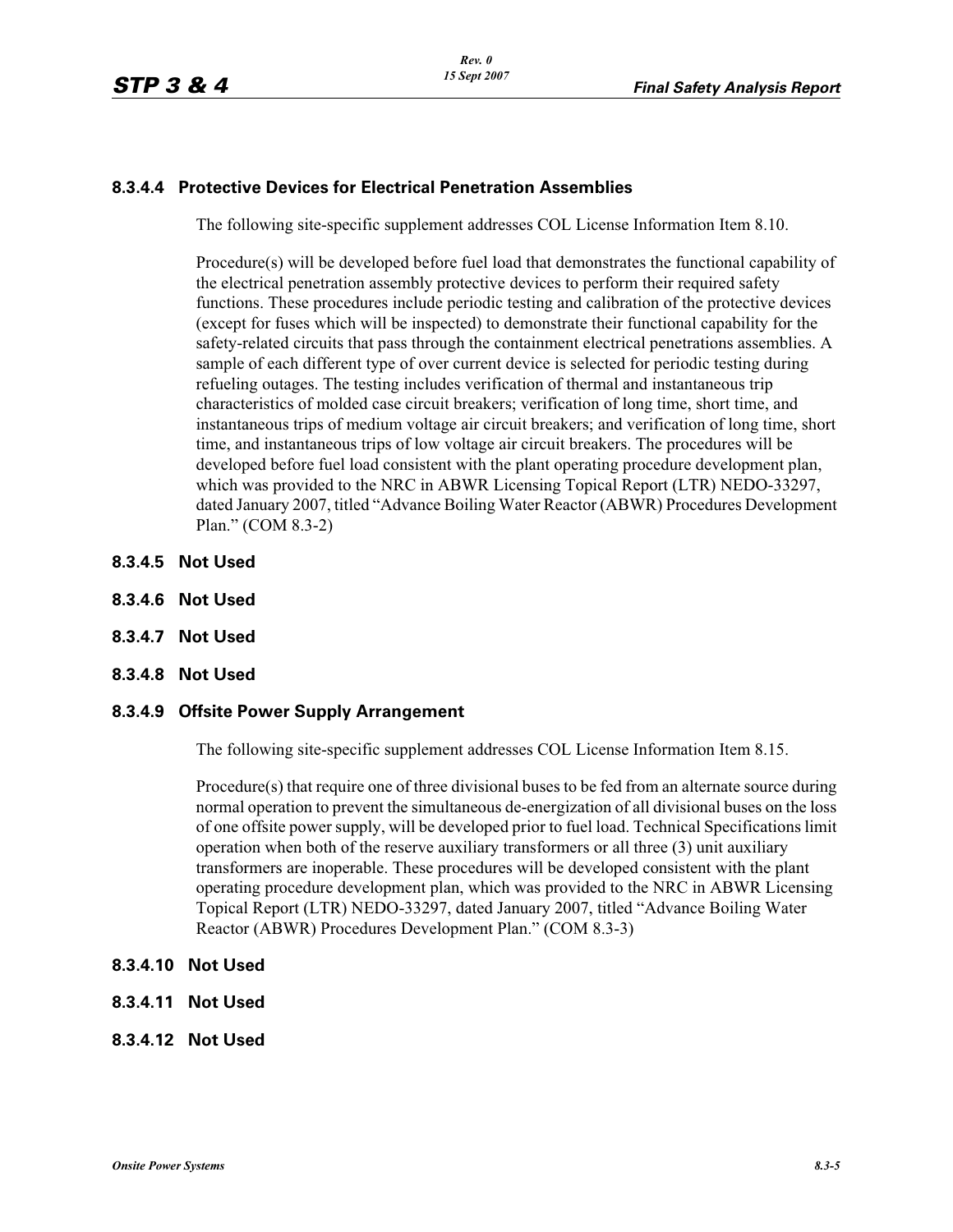## **8.3.4.13 Load Testing of Class 1E Switchgear and Motor Control Centers**

The following site-specific supplement addresses COL License Information Item 8.19.

The availability of adequate voltage  $(+/-10\%)$  at the device load from Class 1E switchgear and motor control centers for different operating scenarios will be determined by analysis. The electrical model for the analysis will be validated by site testing prior to fuel load. The capability of critical electrical equipment to operate within +/- 10% of nominal voltage will also be confirmed by vendor testing of the system components before shipment. (COM 8.3- 4)

## **8.3.4.14 Administrative Controls for Bus Grounding Circuit Devices**

The following site-specific supplement addresses COL License Information Item 8.20.

Plant operating procedures will provide appropriate administrative controls to assure that bus grounding circuit devices remain in the disconnect position whenever the corresponding buses are energized. Operation and maintenance procedures, that provide directions to energize or deenergize high voltage electrical equipment, will also include instructions regarding bus grounding devices to assure that they are in the correct position. These procedures will be developed prior to fuel load and be consistent with the plant operating procedure development plan, which was provided to the NRC in ABWR Licensing Topical Report (LTR) NEDO-33297, dated January 2007, titled "Advance Boiling Water Reactor (ABWR) Procedures Development Plan." (COM 8.3-5)

## **8.3.4.15 Administrative Controls for Manual Interconnections**

The following site-specific supplement addresses COL License Information Item 8.21.

Plant operating procedure(s) to prevent paralleling of redundant onsite Class 1E power supplies from different buses and sources to power plant loads will be developed prior to fuel load. These procedures will be developed consistent with the plant operating procedure development plan, which was provided to the NRC in ABWR Licensing Topical Report (LTR) NEDO-33297, dated January 2007, titled "Advance Boiling Water Reactor (ABWR) Procedures Development Plan." (COM 8.3-6)

## **8.3.4.16 Not Used**

## **8.3.4.17 Common Industrial Standards Referenced in Purchase Specifications**

The following site-specific supplement addresses COL License Information Item 8.23.

The appropriate industrial standards, such as those listed in Subsection 8.3.5, for the assurance of quality manufacturing of both Class 1E and non-Class 1E equipment, will be referenced in the purchase documents.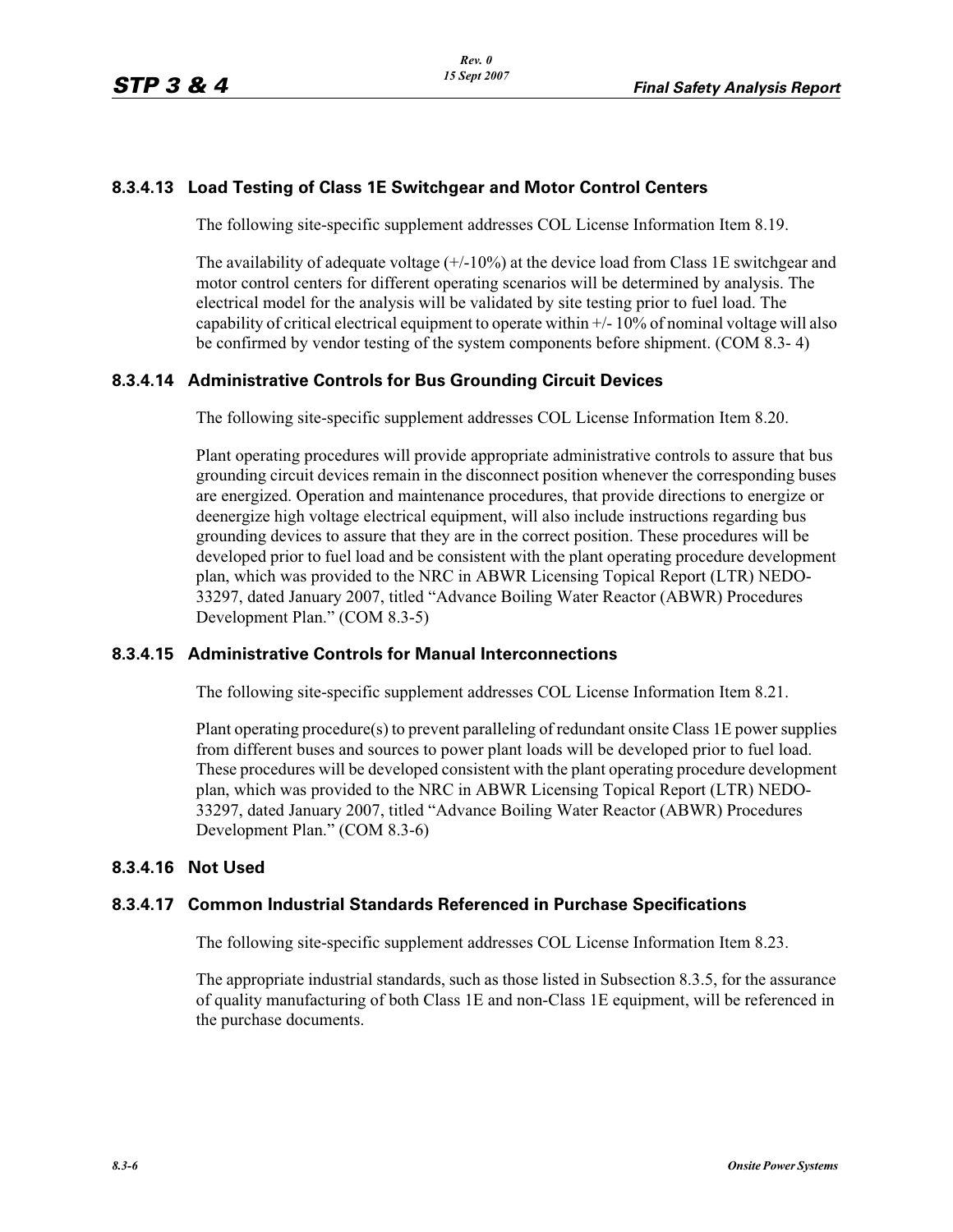## **8.3.4.18 Administrative Controls for Switching 125 VDC Standby Charger**

The following site-specific supplement addresses COL License Information Item 8.24.

Plant operating procedure(s) and administrative key controls will be developed prior to fuel load to assure that all input and output circuit breakers for the standby battery charger are in the open position when the charger is not in use, and at least two circuit breakers in series are verified to be open between redundant divisions when the standby charger is placed into service (Section 8.3.2.1.3). The interlocks are also addressed in the single line diagrams (Figures 8.3- 1). These procedures will be developed consistent with the plant operating procedure development plan, which was provided to the NRC in ABWR Licensing Topical Report (LTR) NEDO-33297, dated January 2007, titled "Advance Boiling Water Reactor (ABWR) Procedures Development Plan." The only exception is an emergency condition when one division's loads are assumed by a redundant division by manual connection via the standby charger interface. (COM 8.3-7)

## **8.3.4.19 Control of Access to Class 1E Power Equipment**

The following site-specific supplement addresses COL License Information Item 8.25.

Procedure(s) that contain appropriate administrative controls to limit access to Class 1E power equipment areas and Class 1E distribution panels, will be developed prior to fuel load. Class 1E power system power supplies and distribution equipment (including diesel generators, batteries, battery chargers, CVCF power supplies, 4.16 kV switchgear, 480 V load centers, 480 V motor control centers) are all located within the Vital Area areas and access is controlled accordingly. In addition, AC and DC distribution panels are located in the same areas or similar areas as Class 1E power supplies and distribution equipment or the distribution panels are capable of being locked, so that access to circuit breakers can be administratively controlled. These procedures will be developed consistent with the plant operating procedure development plan, which was provided to the NRC in ABWR Licensing Topical Report (LTR) NEDO-33297, dated January 2007, titled "Advance Boiling Water Reactor (ABWR) Procedures Development Plan." (COM 8.3-8)

## **8.3.4.20 Periodic Testing of Voltage Protection Equipment**

The following site-specific supplement addresses COL License Information Item 8.26.

Procedure(s) which implement the testing requirements of RG 1.118 and IEEE 338 for the periodic testing of instruments, timers, and other electrical equipment designed to protect the distribution system from: (1) loss of offsite voltage, and (2) degradation of offsite voltage, will be developed prior to fuel load. These procedures will be developed consistent with the plant operating procedure development plan, which was provided to the NRC in ABWR Licensing Topical Report (LTR) NEDO-33297, dated January 2007, titled "Advance Boiling Water Reactor (ABWR) Procedures Development Plan." (COM 8.3-9)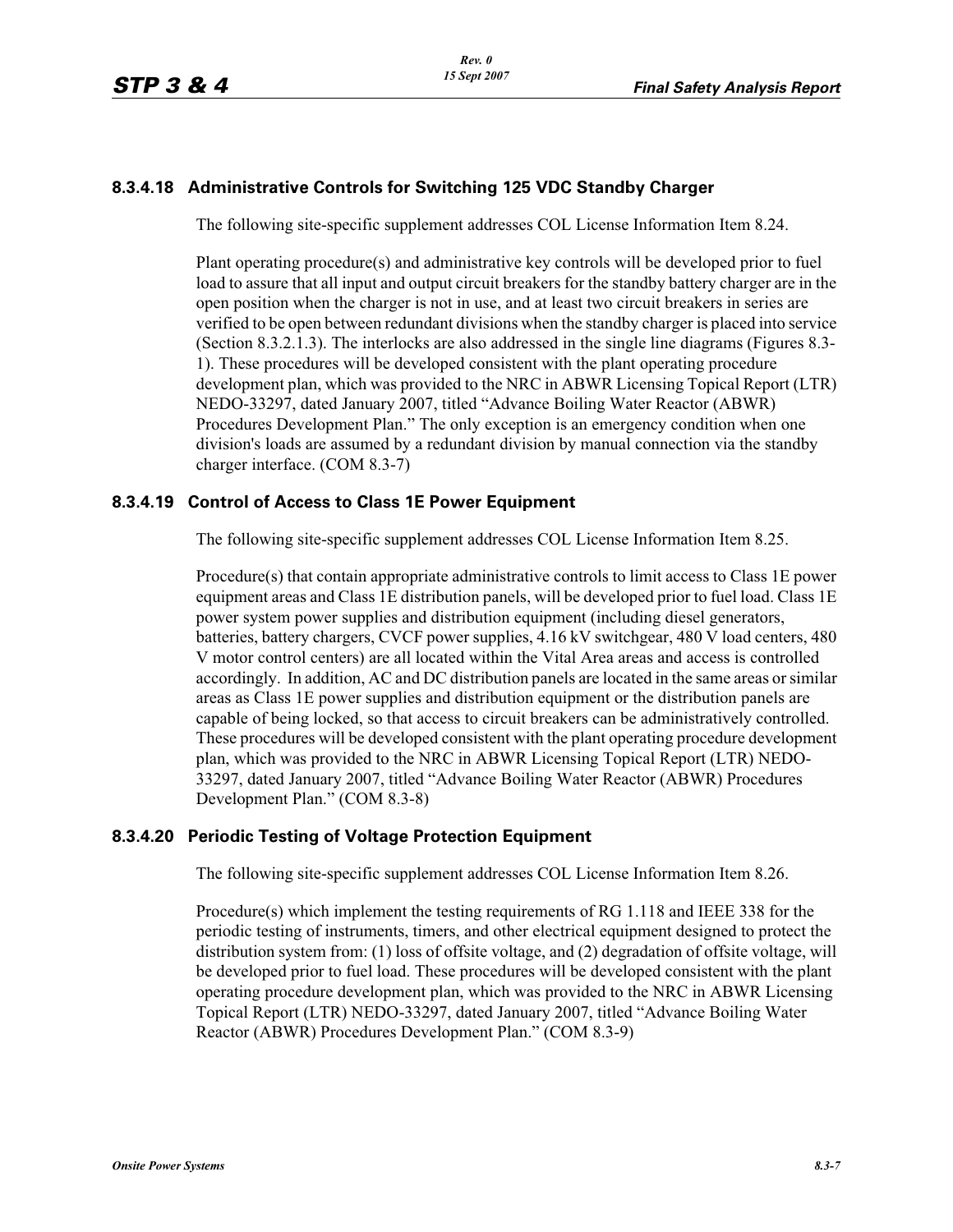## **8.3.4.21 Diesel Generator Parallel Test Mode**

The following site-specific supplement addresses COL License Information Item 8.27.

Procedure(s) will be developed prior to fuel load which provide for the periodic testing of the diesel generator interlocks which restore units to emergency standby in the event of a LOCA or LOPP. Such procedures shall require that each diesel generator set be operated independently of the other sets, and be connected to the utility power system only by manual control during testing or for bus transfer. Also, such procedures shall require that the duration of the connection between the preferred power supply and the standby power supply shall be minimized in accordance with Section 6.1.3 of IEEE-308. These procedures will be developed consistent with the plant operating procedure development plan, which was provided to the NRC in ABWR Licensing Topical Report (LTR) NEDO-33297, dated January 2007, titled "Advance Boiling Water Reactor (ABWR) Procedures Development Plan." (COM 8.3-10)

## **8.3.4.22 Periodic Testing of Diesel Generator Protective Relaying**

The following site-specific supplement addresses COL License Information Item 8.28.

Procedure(s) which implement the testing requirements of RG 1.9 and IEEE 387 for periodic testing of diesel generator protective relaying, bypass circuitry, and annunciation will be developed prior to fuel load. These procedures will be developed consistent with the plant operating procedure development plan, which was provided to the NRC in ABWR Licensing Topical Report (LTR) NEDO-33297, dated January 2007, titled "Advance Boiling Water Reactor (ABWR) Procedures Development Plan." (COM 8.3-11)

## **8.3.4.23 Periodic Testing of Diesel Generator Synchronizing Interlocks**

The following site-specific supplement addresses COL License Information Item 8.29.

Procedure(s) which implement the testing requirements of RG 1.9 and IEEE 387 for periodic testing of diesel generator synchronizing interlocks, and to prevent incorrect synchronization whenever the diesel generator is required to operate in parallel with the preferred power supply will be developed prior to fuel load. These procedures will be developed consistent with the plant operating procedure development plan, which was provided to the NRC in ABWR Licensing Topical Report (LTR) NEDO-33297, dated January 2007, titled "Advance Boiling Water Reactor (ABWR) Procedures Development Plan." (COM 8.3-12)

## **8.3.4.24 Periodic Testing of Thermal Overloads and Bypass Circuitry**

The following site-specific supplement addresses COL License Information Item 8.30.

Procedure(s) for the periodic testing of thermal overloads and associated bypass circuitry for Class 1E MOVs to the requirements of RG 1.106 will be developed prior to fuel load. These procedures will be developed consistent with the plant operating procedure development plan, which was provided to the NRC in ABWR Licensing Topical Report (LTR) NEDO-33297, dated January 2007, titled "Advance Boiling Water Reactor (ABWR) Procedures Development Plan." (COM 8.3-13)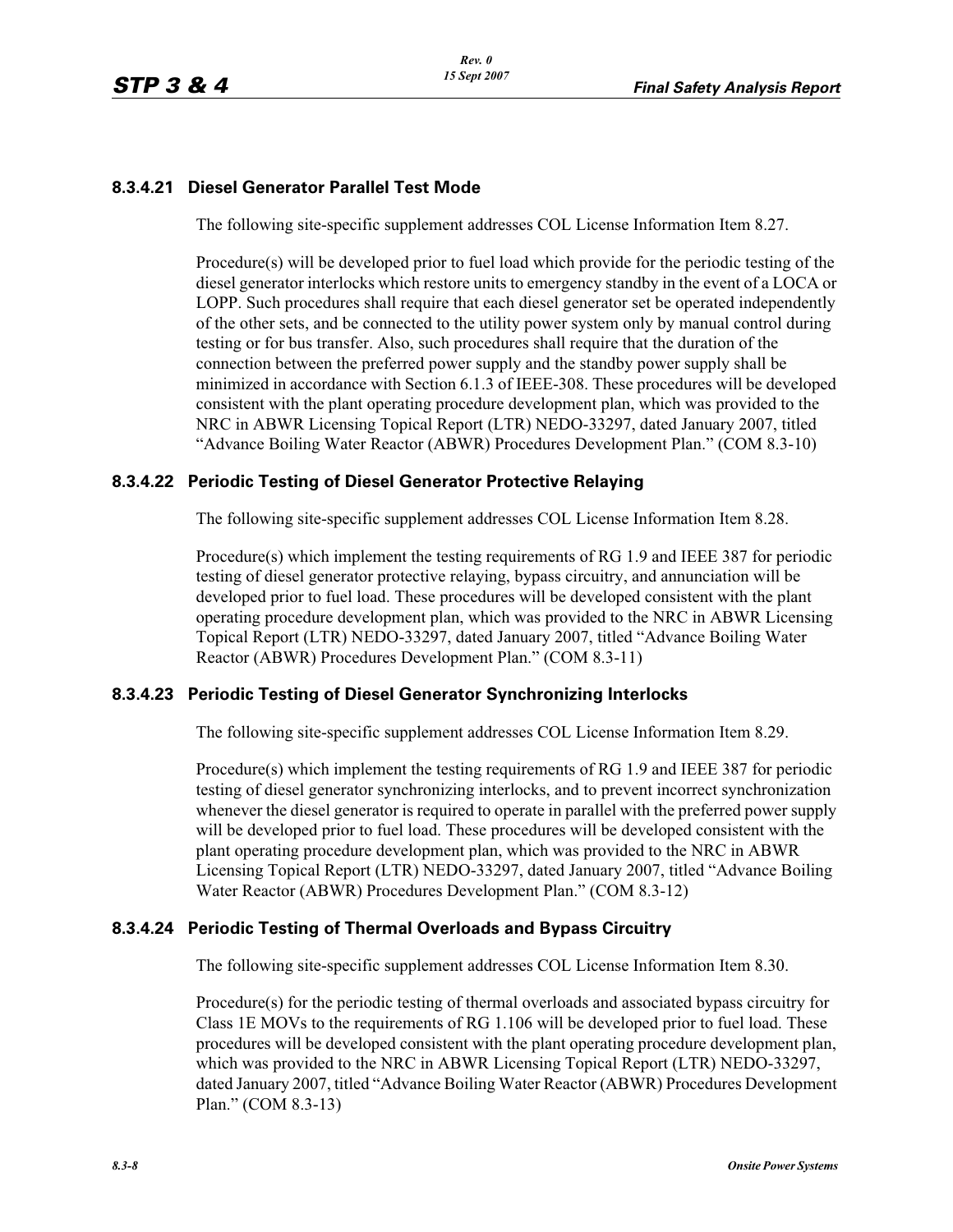## **8.3.4.25 Periodic Inspection/Testing of Lighting Systems**

The following site-specific supplement addresses COL License Information Item 8.31.

Procedure(s) for periodic inspection of all lighting systems installed in safety-related areas and in passageways leading to and from these areas and for periodic inspection of the lighting systems which are normally de-energized (e.g., DC-powered lamps), will be developed prior to fuel load. These procedures will be developed consistent with the plant operating procedure development plan, which was provided to the NRC in ABWR Licensing Topical Report (LTR) NEDO-33297, dated January 2007, titled "Advance Boiling Water Reactor (ABWR) Procedures Development Plan." (COM 8.3-14)

## **8.3.4.26 Controls for Limiting Potential Hazards into Cable Chases**

The following site-specific supplement addresses COL License Information Item 8.32.

Procedure(s) to control and limit the introduction of potential hazards into cable chases and control room areas will be developed prior to fuel load. These procedures will be developed consistent with the plant operating procedure development plan, which was provided to the NRC in ABWR Licensing Topical Report (LTR) NEDO-33297, dated January 2007, titled "Advance Boiling Water Reactor (ABWR) Procedures Development Plan." (COM 8.3-15)

## **8.3.4.27 Periodic Testing of Class 1E Equipment Protective Relaying**

The following site-specific supplement addresses COL License Information Item 8.33.

Procedure(s) for the periodic testing of all protective relaying and thermal overloads associated with Class 1E motors and switchgear will be developed prior to fuel load. These procedures will be developed consistent with the plant operating procedure development plan, which was provided to the NRC in ABWR Licensing Topical Report (LTR) NEDO-33297, dated January 2007, titled "Advance Boiling Water Reactor (ABWR) Procedures Development Plan." (COM 8.3-16)

## **8.3.4.28 Periodic Testing of CVCF Power Supplies and EPAs**

The following site-specific supplement addresses COL License Information Item 8.34.

Procedure(s) for the periodic testing of CVCF power supplies (including alarms) and associated Electrical Protection Assemblies (EPAs) which provide power to the Reactor Protection System will be developed prior to fuel load. These procedures will be developed consistent with the plant operating procedure development plan, which was provided to the NRC in ABWR Licensing Topical Report (LTR) NEDO-33297, dated January 2007, titled "Advance Boiling Water Reactor (ABWR) Procedures Development Plan." (COM 8.3-17)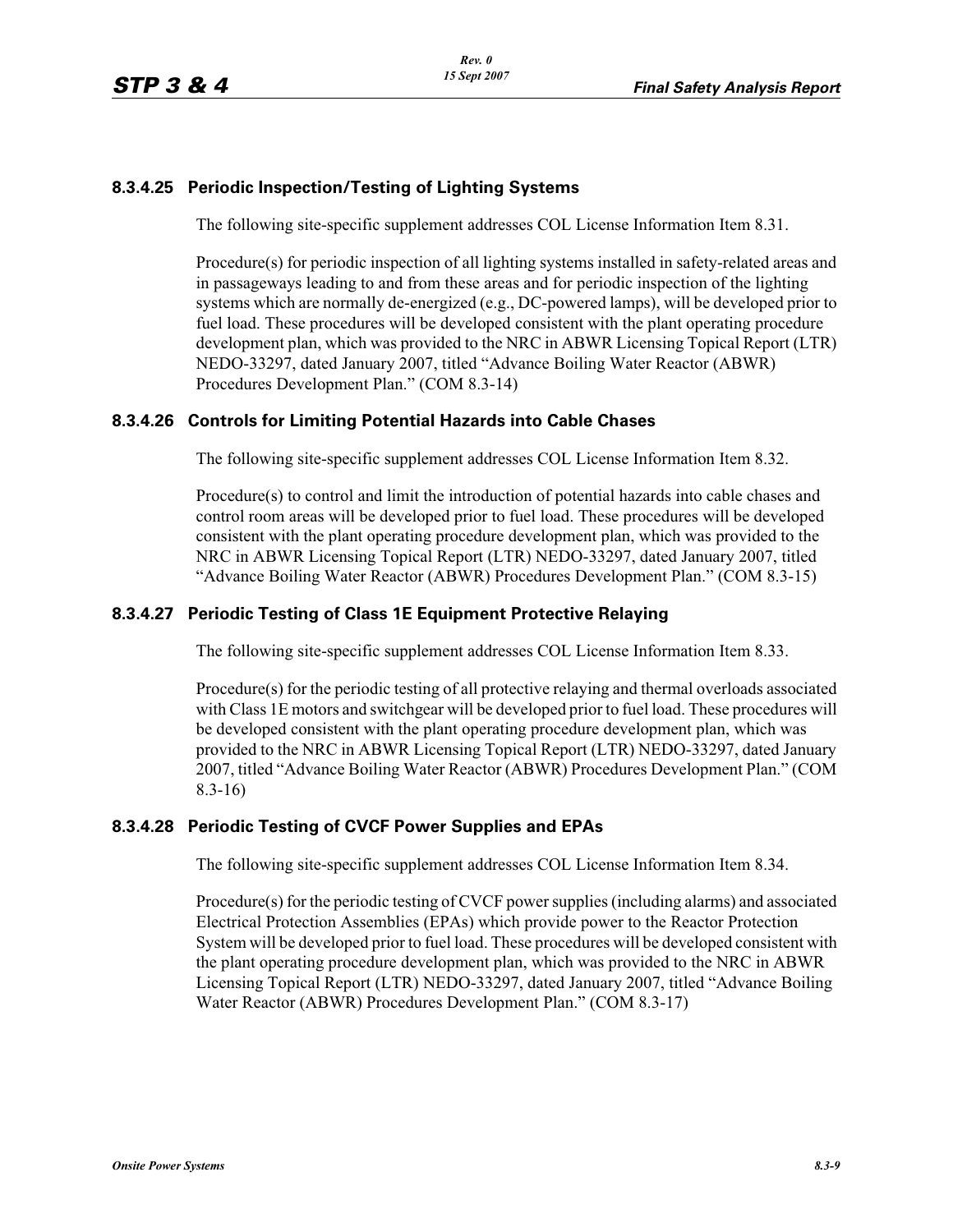## **8.3.4.29 Periodic Testing of Class 1E Circuit Breakers**

The following site-specific supplement addresses COL License Information Item 8.35.

Procedure(s) for the periodic calibration and functional testing of the fault interrupt capability of all Class 1E breakers; the fault interrupt coordination between supply and load breakers for each Class 1E load and each Division I non-Class 1E load; and each zone selective interlock feature of the breaker for each non-Class 1E load, will be developed prior to fuel load. These procedures will be developed consistent with the plant operating procedure development plan, which was provided to the NRC in ABWR Licensing Topical Report (LTR) NEDO-33297, dated January 2007, titled "Advance Boiling Water Reactor (ABWR) Procedures Development Plan." (COM 8.3-18)

## **8.3.4.30 Periodic Testing of Electrical Systems & Equipment**

The following site-specific supplement addresses COL License Information Item 8.36.

Procedure(s) for the periodic testing of all Class 1E electrical systems and equipment in accordance with surveillance and test requirements of Section 7 of IEEE 308, twill be developed prior to fuel load consistent with the plant operating procedure development plan, which was provided to the NRC in ABWR Licensing Topical Report (LTR) NEDO-33297, dated January 2007, titled "Advance Boiling Water Reactor (ABWR) Procedures Development Plan." (COM 8.3-19)

## **8.3.4.31 Not Used**

## **8.3.4.32 Class 1E Battery Installation and Maintenance Requirements**

The following site-specific supplement addresses COL License Information Item 8.38.

Procedure(s) for the installation, maintenance, testing and replacement of Class 1E station batteries which meet the requirements of IEEE 484 and Section 5 of IEEE 946, will be developed prior to fuel load. These procedures will be developed consistent with the plant operating procedure development plan, which was provided to the NRC in ABWR Licensing Topical Report (LTR) NEDO-33297, dated January 2007, titled "Advance Boiling Water Reactor (ABWR) Procedures Development Plan." (COM 8.3-20)

## **8.3.4.33 Periodic Testing of Class 1E Batteries**

The following site-specific supplement addresses COL License Information Item 8.39.

Procedure(s) for the periodic testing of Class 1E station batteries in accordance with the requirements of Section 7 of IEEE 308 to ensure sufficient capacity and capability to supply power to their connected loads will be developed prior to fuel load. These procedures will be developed consistent with the plant operating procedure development plan, which was provided to the NRC in ABWR Licensing Topical Report (LTR) NEDO-33297, dated January 2007, titled "Advance Boiling Water Reactor (ABWR) Procedures Development Plan." (COM 8.3- 21)